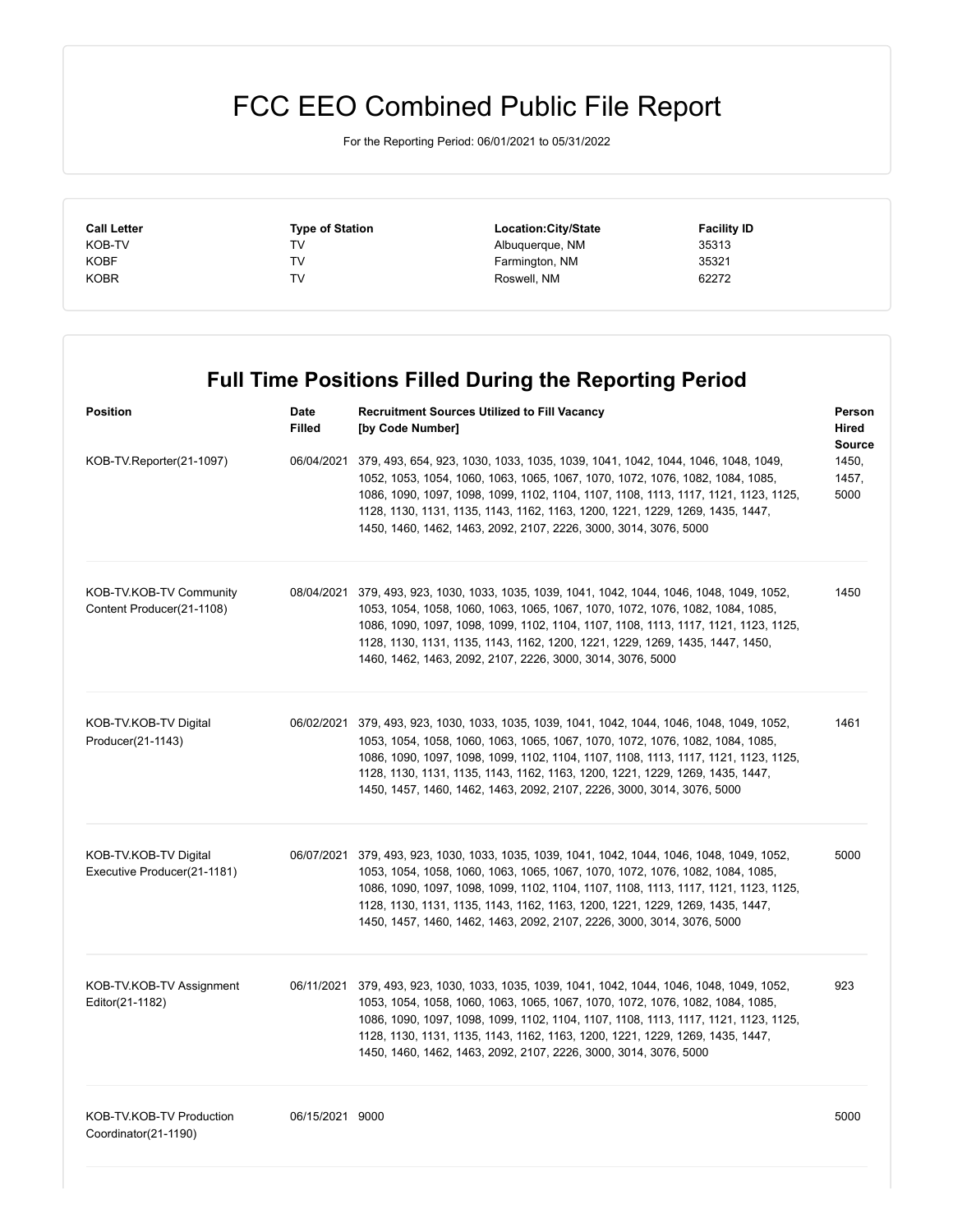| KOB-TV.KOB-TV Digital<br>Producer(21-1214)           | 07/12/2021 379, 493, 1030, 1033, 1035, 1039, 1041, 1042, 1044, 1046, 1048, 1049, 1052, 1053,<br>1054, 1058, 1060, 1063, 1065, 1067, 1070, 1072, 1076, 1082, 1084, 1085, 1086,<br>1090, 1097, 1098, 1099, 1102, 1104, 1107, 1108, 1113, 1117, 1121, 1123, 1125, 1128,<br>1130, 1131, 1135, 1143, 1162, 1163, 1200, 1221, 1229, 1269, 1435, 1447, 1450,<br>1462, 1463, 2092, 2107, 2226, 3000, 3014, 3076, 5000                        | 2226 |
|------------------------------------------------------|--------------------------------------------------------------------------------------------------------------------------------------------------------------------------------------------------------------------------------------------------------------------------------------------------------------------------------------------------------------------------------------------------------------------------------------|------|
| KOB-TV.KOB-TV Chief<br>Photographer(21-1274)         | 08/16/2021 379, 493, 923, 1030, 1033, 1035, 1039, 1041, 1042, 1044, 1046, 1048, 1049, 1052,<br>1053, 1054, 1058, 1060, 1063, 1065, 1067, 1070, 1072, 1076, 1082, 1084, 1085,<br>1086, 1090, 1097, 1098, 1099, 1102, 1104, 1107, 1108, 1113, 1117, 1121, 1123, 1125,<br>1128, 1130, 1131, 1135, 1143, 1162, 1163, 1200, 1221, 1229, 1269, 1435, 1447,<br>1450, 1460, 1462, 1463, 2092, 2107, 2226, 3000, 3014, 3076, 5000             | 2226 |
| KOB-TV.KOB-TV Investigative<br>Reporter(21-1275)     | 09/29/2021 379, 493, 923, 1030, 1033, 1035, 1039, 1041, 1042, 1044, 1046, 1048, 1049, 1052,<br>1053, 1054, 1058, 1060, 1063, 1065, 1067, 1070, 1072, 1076, 1082, 1084, 1085,<br>1086, 1090, 1097, 1098, 1099, 1102, 1104, 1107, 1108, 1113, 1117, 1121, 1123, 1125,<br>1128, 1130, 1131, 1135, 1143, 1162, 1163, 1200, 1221, 1229, 1269, 1435, 1447,<br>1450, 1460, 1462, 1463, 2092, 2107, 2226, 3000, 3014, 3076, 5000             | 2226 |
| KOB-TV.KOB-TV<br>Photographer(21-1318)               | 08/27/2021 379, 493, 923, 1030, 1033, 1035, 1039, 1041, 1042, 1044, 1046, 1048, 1049, 1052,<br>1053, 1054, 1058, 1060, 1063, 1065, 1067, 1070, 1072, 1076, 1082, 1084, 1085,<br>1086, 1090, 1097, 1098, 1099, 1102, 1104, 1107, 1108, 1111, 1113, 1117, 1121, 1123,<br>1125, 1128, 1130, 1131, 1135, 1143, 1162, 1163, 1200, 1221, 1229, 1269, 1435,<br>1447, 1450, 1460, 1461, 1462, 1463, 2092, 2107, 2226, 3000, 3014, 3076, 5000 | 5000 |
| KOB-TV.KOB-TV Editor(21-<br>1357)                    | 09/10/2021 379, 493, 923, 1030, 1033, 1035, 1039, 1041, 1042, 1044, 1046, 1048, 1049, 1052,<br>1053, 1054, 1058, 1060, 1063, 1065, 1067, 1070, 1072, 1076, 1082, 1084, 1085,<br>1086, 1090, 1097, 1098, 1099, 1102, 1104, 1107, 1108, 1111, 1113, 1117, 1121, 1123,<br>1125, 1128, 1130, 1131, 1135, 1143, 1162, 1163, 1200, 1221, 1229, 1269, 1435,<br>1447, 1450, 1460, 1461, 1462, 1463, 2092, 2107, 2226, 3000, 3014, 3076, 5000 | 5000 |
| KOB-TV.KOB-TV Bureau<br>Reporter - Roswell(21-1384)  | 12/07/2021 379, 493, 923, 1030, 1033, 1035, 1039, 1041, 1042, 1044, 1046, 1048, 1049, 1052,<br>1053, 1054, 1058, 1060, 1063, 1065, 1067, 1070, 1072, 1076, 1082, 1084, 1085,<br>1086, 1090, 1097, 1098, 1099, 1102, 1104, 1107, 1108, 1111, 1113, 1117, 1121, 1123,<br>1125, 1128, 1130, 1131, 1135, 1143, 1162, 1163, 1200, 1221, 1229, 1269, 1435,<br>1447, 1450, 1460, 1461, 1462, 1463, 2092, 2107, 2226, 3000, 3014, 3076, 5000 | 2226 |
| KOB-TV.KOB-TV Production<br>Coordinator(21-1405)     | 12/10/2021 379, 493, 1030, 1033, 1035, 1039, 1041, 1042, 1044, 1046, 1048, 1049, 1052, 1053,<br>1054, 1058, 1060, 1063, 1065, 1067, 1070, 1072, 1076, 1082, 1084, 1085, 1086,<br>1090, 1097, 1098, 1099, 1102, 1104, 1107, 1108, 1111, 1113, 1117, 1121, 1123, 1125,<br>1128, 1130, 1131, 1135, 1143, 1162, 1163, 1200, 1221, 1229, 1269, 1435, 1447,<br>1450, 1461, 1462, 1463, 2092, 2107, 2226, 3000, 3014, 3076, 5000            | 5000 |
| KOB-TV.KOB-TV Bureau<br>Reporter-Farmington(21-1494) | 02/08/2022 379, 493, 923, 1030, 1033, 1035, 1039, 1041, 1042, 1044, 1046, 1048, 1049, 1052,<br>1053, 1054, 1058, 1060, 1063, 1065, 1067, 1070, 1072, 1076, 1082, 1084, 1085,<br>1086, 1090, 1097, 1098, 1099, 1102, 1104, 1107, 1108, 1111, 1113, 1117, 1121, 1123,<br>1125, 1128, 1130, 1131, 1135, 1143, 1162, 1163, 1200, 1221, 1229, 1269, 1435,<br>1447, 1450, 1460, 1461, 1462, 1463, 2092, 2107, 2226, 3000, 3014, 3076, 5000 | 1450 |
| KOB-TV.Weekend<br>Meteorologist(21-1607)             | 04/13/2022 379, 493, 923, 1030, 1033, 1035, 1039, 1041, 1042, 1044, 1046, 1048, 1049, 1052,<br>1053, 1054, 1058, 1060, 1063, 1065, 1067, 1070, 1072, 1076, 1082, 1084, 1085,<br>1086, 1090, 1097, 1098, 1099, 1102, 1104, 1107, 1108, 1111, 1113, 1117, 1121, 1123,<br>1125, 1128, 1130, 1131, 1135, 1143, 1162, 1163, 1200, 1221, 1229, 1269, 1435,<br>1447, 1450, 1460, 1461, 1462, 1463, 2092, 2107, 2226, 3000, 3014, 3076, 5000 | 2226 |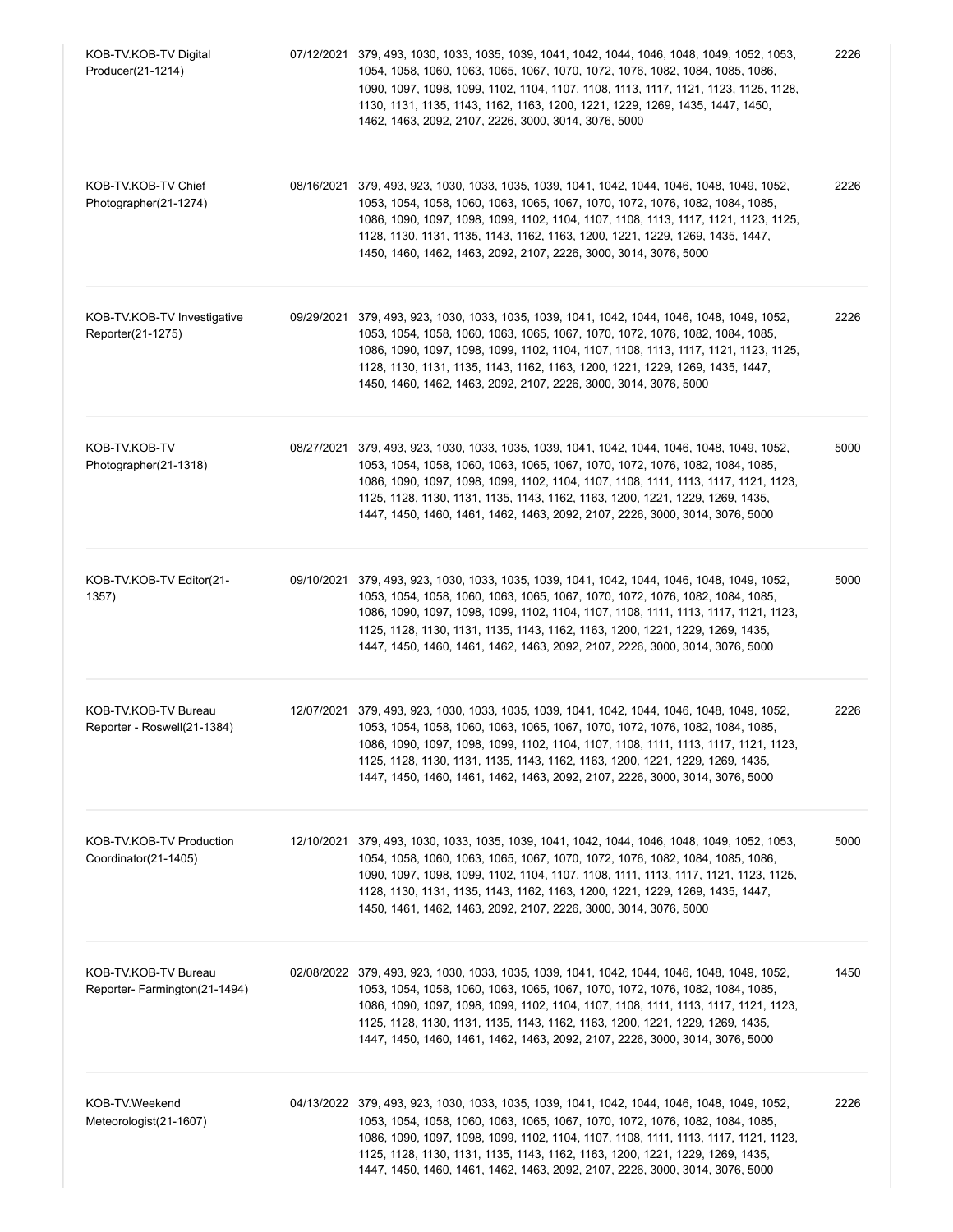| KOB-TV.News Producer(21-<br>1608)                             | 02/01/2022 379, 493, 923, 1030, 1033, 1035, 1039, 1041, 1042, 1044, 1046, 1048, 1049, 1052,<br>1053, 1054, 1058, 1060, 1063, 1065, 1067, 1070, 1072, 1076, 1082, 1084, 1085,<br>1086, 1090, 1097, 1098, 1099, 1102, 1104, 1107, 1108, 1111, 1113, 1117, 1121, 1123,<br>1125, 1128, 1130, 1131, 1135, 1143, 1162, 1163, 1200, 1221, 1229, 1269, 1435,<br>1447, 1450, 1460, 1461, 1462, 1463, 2092, 2107, 2226, 3000, 3014, 3076, 5000          | 2226          |
|---------------------------------------------------------------|-----------------------------------------------------------------------------------------------------------------------------------------------------------------------------------------------------------------------------------------------------------------------------------------------------------------------------------------------------------------------------------------------------------------------------------------------|---------------|
| KOB-TV.KOB-TV AM<br>Director(21-1621)                         | 02/01/2022 379, 493, 923, 1030, 1033, 1035, 1039, 1041, 1042, 1044, 1046, 1048, 1049, 1052,<br>1053, 1054, 1058, 1060, 1063, 1065, 1067, 1070, 1072, 1076, 1082, 1084, 1085,<br>1086, 1090, 1097, 1098, 1099, 1102, 1104, 1107, 1108, 1111, 1113, 1117, 1121, 1123,<br>1125, 1128, 1130, 1131, 1135, 1143, 1162, 1163, 1200, 1221, 1229, 1269, 1435,<br>1447, 1450, 1460, 1461, 1462, 1463, 2092, 2107, 2226, 3000, 3014, 3076, 5000          | 5000          |
| KOB-TV.Account Executive (22-<br>1020)                        | 02/25/2022 379, 493, 1030, 1033, 1035, 1039, 1041, 1042, 1044, 1046, 1048, 1049, 1052, 1053,<br>1054, 1058, 1060, 1063, 1065, 1067, 1070, 1072, 1076, 1082, 1084, 1085, 1086,<br>1090, 1097, 1098, 1099, 1102, 1104, 1107, 1108, 1111, 1113, 1117, 1121, 1123, 1125,<br>1128, 1130, 1131, 1135, 1143, 1162, 1163, 1200, 1221, 1229, 1269, 1435, 1447,<br>1450, 1461, 1462, 1463, 2092, 2107, 2226, 3000, 3014, 3076, 3111, 5000               | 5000          |
| KOB-TV.Reporter(22-1057)                                      | 04/29/2022 379, 493, 923, 1030, 1033, 1035, 1039, 1041, 1042, 1044, 1046, 1048, 1049, 1052,<br>1053, 1054, 1058, 1060, 1063, 1065, 1067, 1070, 1072, 1076, 1082, 1084, 1085,<br>1086, 1090, 1097, 1098, 1099, 1102, 1104, 1107, 1108, 1111, 1113, 1117, 1121, 1123,<br>1125, 1128, 1130, 1131, 1135, 1143, 1162, 1163, 1200, 1221, 1229, 1269, 1435,<br>1447, 1450, 1460, 1461, 1462, 1463, 2092, 2107, 2226, 3000, 3014, 3076, 3111,<br>5000 | 5000          |
| KOB-TV.Photographer(22-1110)                                  | 03/24/2022 379, 493, 923, 1030, 1033, 1035, 1039, 1041, 1042, 1044, 1046, 1048, 1049, 1052,<br>1053, 1054, 1058, 1060, 1063, 1065, 1067, 1070, 1072, 1076, 1082, 1084, 1085,<br>1086, 1090, 1097, 1098, 1099, 1102, 1104, 1107, 1108, 1111, 1113, 1117, 1121, 1123,<br>1125, 1128, 1130, 1131, 1135, 1143, 1162, 1163, 1200, 1221, 1229, 1269, 1435,<br>1447, 1450, 1460, 1461, 1462, 1463, 2092, 2107, 2226, 3000, 3014, 3076, 3111,<br>5000 | 1457,<br>5000 |
| KOB-TV.KOB-TV Editor(22-<br>1122)                             | 04/07/2022 379, 493, 923, 1030, 1033, 1035, 1039, 1041, 1042, 1044, 1046, 1048, 1049, 1052,<br>1053, 1054, 1058, 1060, 1063, 1065, 1067, 1070, 1072, 1076, 1082, 1084, 1085,<br>1086, 1090, 1097, 1098, 1099, 1102, 1104, 1107, 1108, 1111, 1113, 1117, 1121, 1123,<br>1125, 1128, 1130, 1131, 1135, 1143, 1162, 1163, 1200, 1221, 1229, 1269, 1435,<br>1447, 1450, 1460, 1461, 1462, 1463, 2092, 2107, 2226, 3000, 3014, 3076, 3111,<br>5000 | 379,<br>1123  |
| KOB-TV.KOB-TV Sales<br>Coordinator- Social Media(22-<br>1128) | 03/31/2022 379, 493, 1030, 1033, 1035, 1039, 1041, 1042, 1044, 1046, 1048, 1049, 1052, 1053,<br>1054, 1058, 1060, 1063, 1065, 1067, 1070, 1072, 1076, 1082, 1084, 1085, 1086,<br>1090, 1097, 1098, 1099, 1102, 1104, 1107, 1108, 1111, 1113, 1117, 1121, 1123, 1125,<br>1128, 1130, 1131, 1135, 1143, 1162, 1163, 1200, 1221, 1229, 1269, 1435, 1447,<br>1450, 1461, 1462, 1463, 2092, 2107, 2226, 3000, 3014, 3076, 3111, 5000               | 2226          |
| KOB-TV.KOB-TV Assignment<br>Editor(22-1134)                   | 04/14/2022 379, 493, 923, 1030, 1033, 1035, 1039, 1041, 1042, 1044, 1046, 1048, 1049, 1052,<br>1053, 1054, 1058, 1060, 1063, 1065, 1067, 1070, 1072, 1076, 1082, 1084, 1085,<br>1086, 1090, 1097, 1098, 1099, 1102, 1104, 1107, 1108, 1111, 1113, 1117, 1121, 1123,<br>1125, 1128, 1130, 1131, 1135, 1143, 1162, 1163, 1200, 1221, 1229, 1269, 1435,<br>1447, 1450, 1460, 1461, 1462, 1463, 2092, 2107, 2226, 3000, 3014, 3076, 3111,<br>5000 | 923           |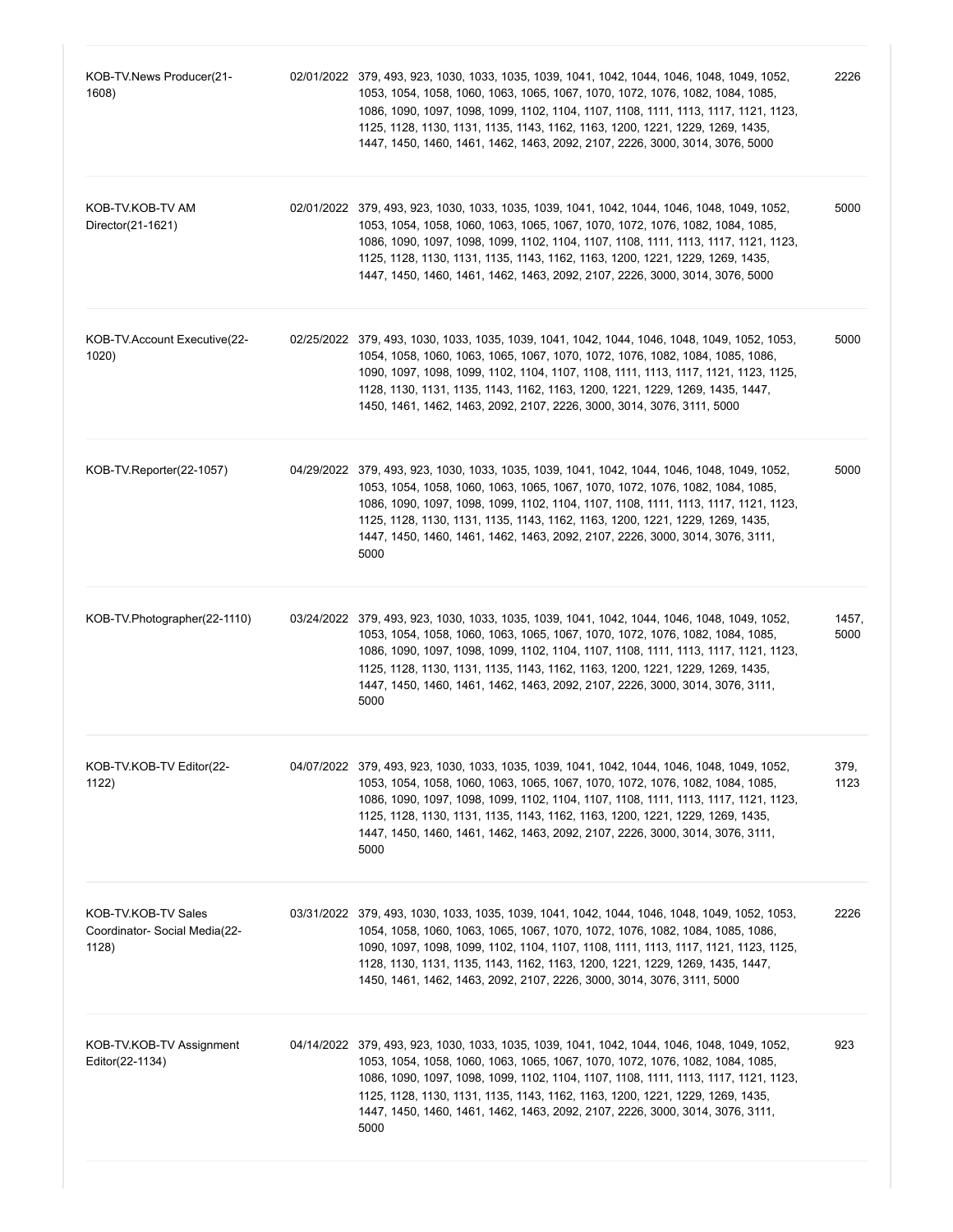KOB-TV.KOB-TV Master Control Operator(22-1180) 05/05/2022 379, 493, 923, 1030, 1033, 1035, 1039, 1041, 1042, 1044, 1046, 1048, 1049, 1052, 1053, 1054, 1058, 1060, 1063, 1065, 1067, 1070, 1072, 1076, 1082, 1084, 1085, 1086, 1090, 1097, 1098, 1099, 1102, 1104, 1107, 1108, 1111, 1113, 1117, 1121, 1123, 1125, 1128, 1130, 1131, 1135, 1143, 1162, 1163, 1200, 1221, 1229, 1269, 1435, 1447, 1450, 1461, 1462, 1463, 2092, 2107, 2226, 3000, 3014, 3076, 3111, 5000 2226

## **List of Recruitment Sources \*An asterisk next to the name of the source indicates a source that requested our postings.**

| Code<br>379 | <b>Recruitment Source</b><br>Job Fair             | <b>Address</b>                                         | <b>Contact Person</b>            | <b>Candidates</b><br>Interviewed<br>$\overline{2}$ |
|-------------|---------------------------------------------------|--------------------------------------------------------|----------------------------------|----------------------------------------------------|
| 493         | <b>Syracuse University</b>                        | 215 University Place<br>Syracuse New York, 13244       | Handshake<br>3154431209          | $\mathbf 0$                                        |
| 654         | National Academy of Television<br>Arts & Sciences | 450 Park Ave S, 3rd Fl<br>New York New York, 10016     | Barbara Alfonso<br>2125868424    | $\Omega$                                           |
| 923         | TV Jobs                                           | PO Box 4116<br>Oceanside California, 920524116         | Mark C Holloway<br>7607548177    | 9                                                  |
| 1030        | Carlsbad Current Argus                            | PO Box 1629<br>Carlsbad New Mexico, 88220              | Linda Carter<br>5056285528       | $\Omega$                                           |
| 1033        | Freedom Newspaper of New<br>Mexico                | PO Box 1689<br>Clovis New Mexico, 88102                | Clovis Media, inc<br>5757633431  | $\mathbf 0$                                        |
| 1035        | *University of the Southwest                      | 6610 Lovington Hwy T-30<br>Hobbs New Mexico, 88240     | Handshake<br>5753926561          | $\Omega$                                           |
| 1039        | Crownpoint Institute of<br>Technology             | PO Box 849<br>Crownpoint New Mexico, 87313             | Juanita Tom<br>5057864181        | $\mathbf 0$                                        |
| 1041        | Dine College Placement Office                     | 1228 Yucca St PO Box 580<br>Shiprock New Mexico, 87420 | Reeverson Descheny<br>5053683625 | $\mathbf 0$                                        |
| 1042        | Durango Herald                                    | 1275 Main Ave<br>Durango Colorado, 81301               | Amanda Campbell<br>9703754535    | $\mathbf 0$                                        |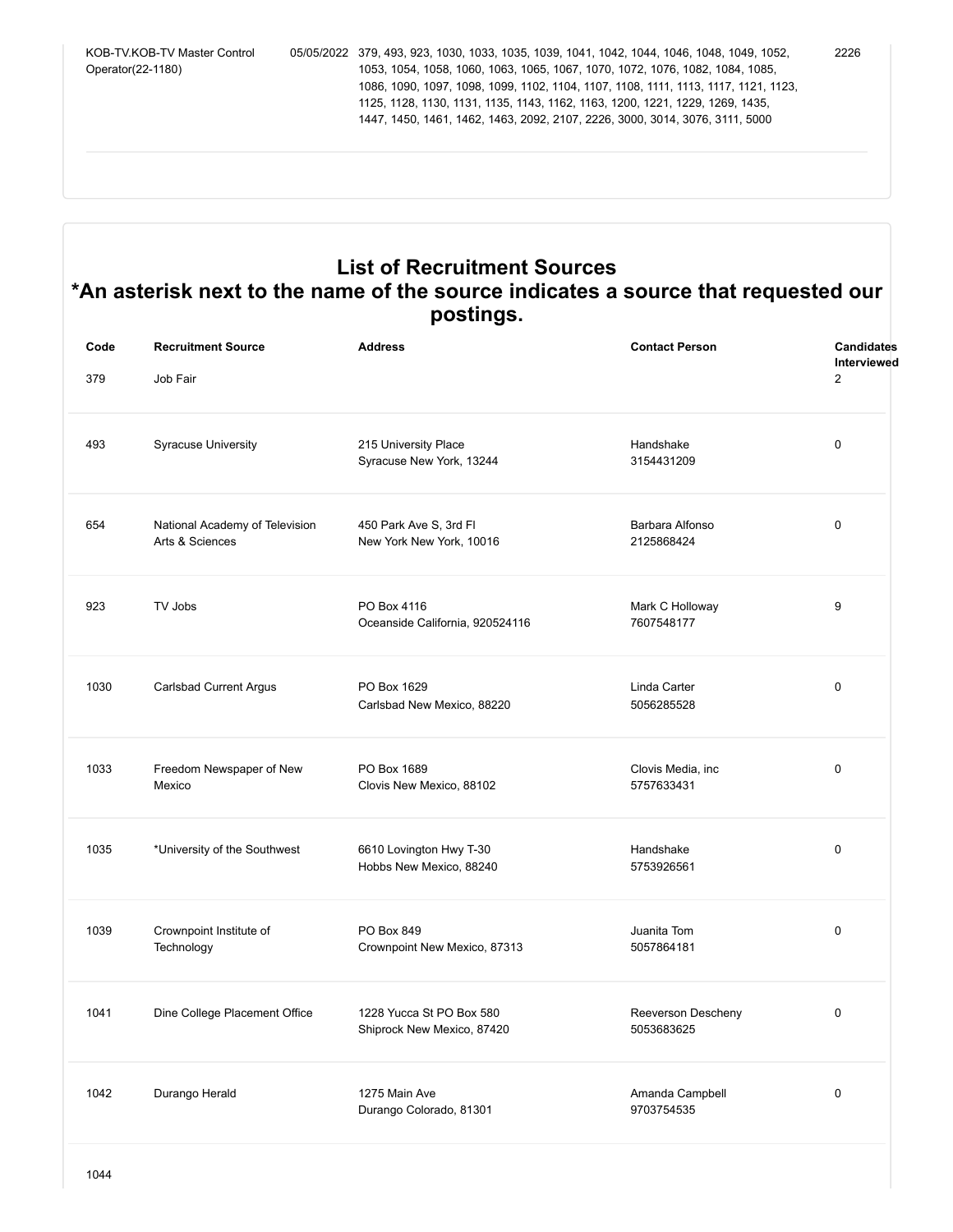| <b>Career Svcs</b> | Eastern New Mexico University            | Career Services Station 34<br>Portales New Mexico, 88130      | Melissa Yazzie<br>5755622211      | 0           |
|--------------------|------------------------------------------|---------------------------------------------------------------|-----------------------------------|-------------|
| 1046               | KENW-TV/FM                               | 52 Broadcast Center, ENMU<br>Portales New Mexico, 88130       | Duane Ryan<br>5755622112          | $\mathbf 0$ |
| 1048               | Eastern New Mexico University<br>Roswell | Student Service Bldg PO Box 6000<br>Roswell New Mexico, 88202 | Veronica Medina<br>5756247032     | 0           |
| 1049               | El Paso Times                            | 500 W. Overland Ave, Suite 150<br>El Paso Texas, 79901        | Valerie Ulery<br>9155466100       | 0           |
| 1052               | Farmington Daily Times                   | 203 W. Main St<br>Farmington New Mexico, 87401                | Cameo Williford<br>5055644563     | 0           |
| 1053               | Farmington Indian Center                 | 100 West Elm St<br>Farmington New Mexico, 87401               | Shauna Dee<br>5053276296          | 0           |
| 1054               | Gallup Independent                       | PO Box 1210<br>Gallup New Mexico, 87305                       | Melissa Haines<br>5058636811      | 0           |
| 1058               | Hispanic Link News Service               | 1440 N St NW<br>Washington Dist. Columbia, 20005              | Carlos Erickson<br>2022340280     | 0           |
| 1060               | Hobbs Daily News Sun                     | 201 N Thorp PO Box 860<br>Hobbs New Mexico, 88240             | Veronica Moreno<br>5053932123     | 0           |
| 1063               | Institute of American Indian Arts        | 108 Cathedral Place<br>Sante FE New Mexico, 87501             | <b>Judith Sweet</b><br>5054242317 | 0           |
| 1065               | Jicarilla Apache JTPA                    | PO Box 507<br>Dulce New Mexico, 87528                         | Annacita Crow<br>5056348581       | $\mathbf 0$ |
| 1067               | John Marshall Multi Service<br>Center    | 1500 Walter SE<br>Albuquerque New Mexico, 87102               | A Loggins                         | 0           |
| 1070               | Las Cruces Sun                           | PO Box 1749<br>Las Cruces New Mexico, 88004                   | Cindy Medrano<br>5055234581       | 0           |
| 1072               | Lubbock Avalanche Journal                | <b>PO Box 491</b><br>Lubbock Texas, 79408                     | Inez Lopez<br>8067668646          | $\mathbf 0$ |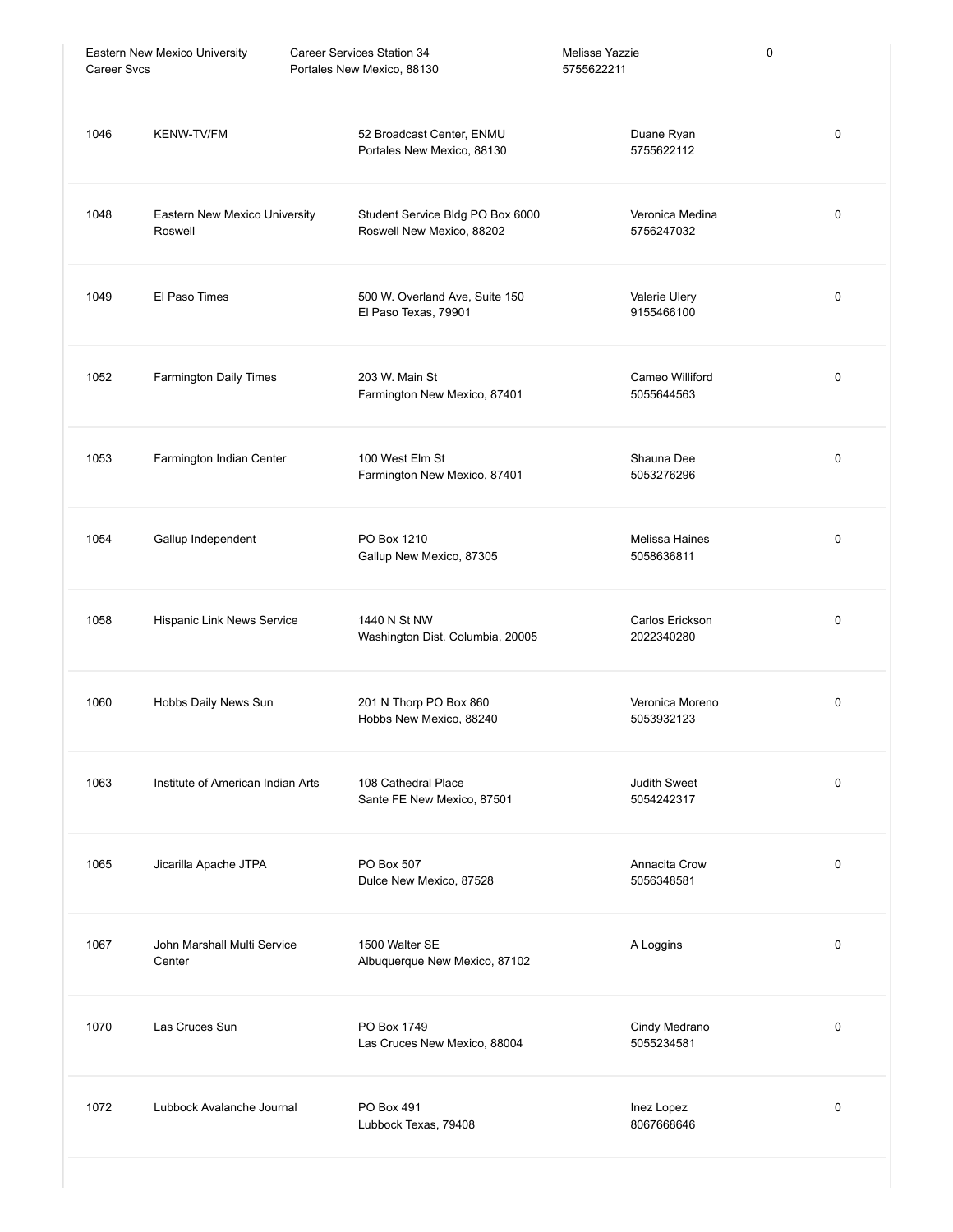| 1076 | Midland Reporter Telegram                                      | 201 E Illinois Ave<br>Midland Texas, 79701                                | Tammy Brown<br>4326878812        | 0 |
|------|----------------------------------------------------------------|---------------------------------------------------------------------------|----------------------------------|---|
| 1082 | Portales News Tribune                                          | PO Box 848<br>Portales New Mexico, 88130                                  | Kasey Estridge<br>5053564481     | 0 |
| 1084 | National Indian Youth Council                                  | 1930 San Juan Blvd., Suite F<br>Farmington New Mexico, 87401              | Victoria Castro<br>5053275341    | 0 |
| 1085 | African American Cultural<br>Association                       | PO Box 53596<br>Albuquerque New Mexico, 87153                             | Lovie McGee<br>5052568306        | 0 |
| 1086 | Alamogordo Daily News                                          | 518 24th St<br>Alamogordo New Mexico, 88310                               | Donna Temples<br>5054377120      | 0 |
| 1090 | Artesia Daily Press                                            | PO Box 190<br>Artesia New Mexico, 88211                                   | Christina<br>5057463924          | 0 |
| 1097 | Navajo Times                                                   | PO Box 310<br>Window Rock Arizona, 86515                                  | Josephine Carl<br>9288717360     | 0 |
| 1098 | New Mexico Broadcasters<br>Association                         | PO Box 21760<br>Albuquerque New Mexico, 871541760                         | Suzan Strong<br>5058814444       | 0 |
| 1099 | New Mexico Institute of Mining<br>& Technology Career Services | Wells Hall 111/103 801 Leroy Pl<br>Socorro New Mexico, 87801              | Chelsea Buffington<br>5058355780 | 0 |
| 1102 | New Mexico State University<br>Las Cruces                      | Dept of Journalism PO Box 3001 MSC 3J<br>Las Cruces New Mexico, 88003-800 | Dr. Hwiman Chung<br>5756464403   | 0 |
| 1104 | Odessa American                                                | 700 N. Grant Ave., Suite 800<br>Odessa Texas, 79761-4590                  | Rocio Berjarano<br>4323337777    | 0 |
| 1107 | Roswell Daily Record                                           | PO Box 1897<br>Roswell New Mexico, 88202                                  | Saralei Fajardo<br>5756227710    | 0 |
| 1108 | <b>Ruidoso News</b>                                            | <b>PO Box 128</b><br>Ruidoso New Mexico, 88355                            | Donna Brant<br>5052574001        | 0 |
| 1111 | San Juan College                                               | 4601 College Blvd Room 1717<br>Farmington New Mexico, 87402               | Jill Bishop<br>5055663423        | 0 |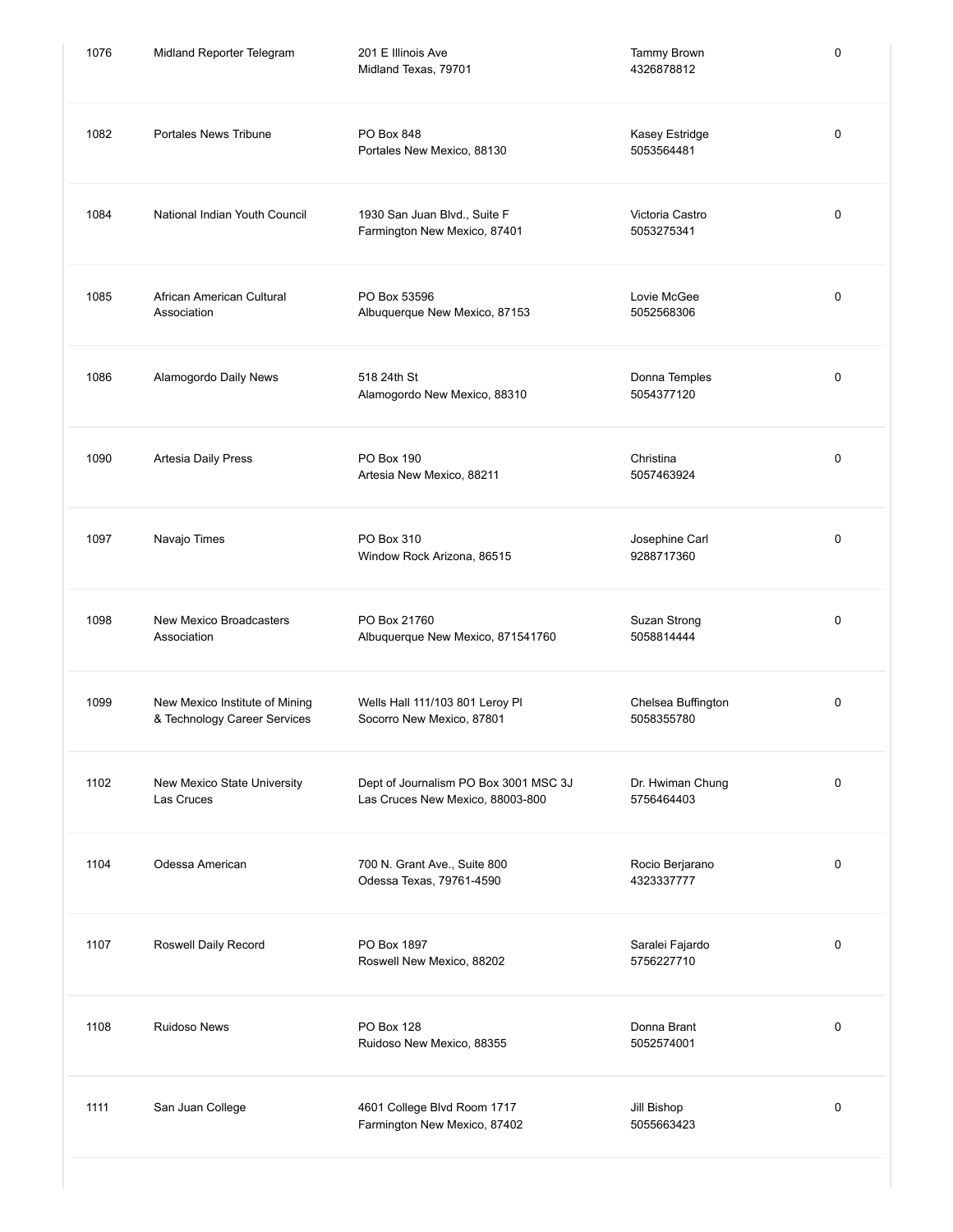| 1113 | Shiprock Workforce Center                                              | PO Box 1870<br>Shiprock New Mexico, 87420                        | Dwayne Johnson<br>5053681105           | $\mathbf 0$ |
|------|------------------------------------------------------------------------|------------------------------------------------------------------|----------------------------------------|-------------|
| 1117 | St John's College                                                      |                                                                  |                                        | $\mathbf 0$ |
| 1121 | Central New Mexico Community                                           | 525 Buena Vista SE<br>Albuquerque New Mexico, 87106              | Marla Cox<br>5052243077                | $\pmb{0}$   |
| 1123 | University of New Mexico<br>College of Fine Arts                       | College of Fine Arts<br>Albuquerque New Mexico, 87132            | Handshake<br>5052773831                | 1           |
| 1125 | University of New Mexico Gallup                                        | 705 Gurley Ave<br>Gallup New Mexico, 87301                       | Handshake<br>5058637500                | $\mathbf 0$ |
| 1128 | University of New Mexico<br><b>Career Services</b>                     | Student Services Center #220<br>Albuquerque New Mexico, 87131209 | Handshake<br>5052772531                | $\mathbf 0$ |
| 1130 | University of New Mexico El<br>Centro de las Raza                      | 1153 Mesa Vista Hall MSC063830<br>Albuquerque New Mexico, 87131  | Handshake<br>5052775020                | $\mathbf 0$ |
| 1131 | University of New Mexico<br><b>NAPCOE</b>                              | Farris Engineering Center #213<br>Albuquerque New Mexico, 87131  | Handshake<br>5052771403                | $\mathbf 0$ |
| 1135 | Navajo Department of<br>Workforce Development                          | PO Box 1889<br>Window Rock Arizona, 86515                        | Roselyn Shirley                        | $\mathbf 0$ |
| 1143 | Workforce Investment Act,<br>Jicarilla Apache Nation                   | PO Box 507<br>Dulce New Mexico, 87528                            | Annacita Crow<br>5056348581            | 0           |
| 1162 | Wayne State University<br>Journalism Institute for Media<br>Diversity  | 191 Manoogain Hall<br>Detroit Michigan, 48201                    | Alicia Nails<br>3135776304             | $\mathbf 0$ |
| 1163 | *LSU Manship School of Mass<br>Communication                           | 211 Journalism Building<br>Baton Rouge Louisiana, 70803          | Sadie Wilks<br>2257886215              | $\mathbf 0$ |
| 1200 | Eastern New Mexico University<br>College of Liberal Arts &<br>Sciences | 1515 W 18th St #8<br>Portales New Mexico, 88130                  | Dr. Christopher Stasheff<br>5055622841 | $\mathbf 0$ |
| 1221 | Navajo Hopi Observer                                                   | 2224 E Cedar Ave #2<br>Flagstaff Arizona, 86004                  | Jeff Brostrom<br>9282269696            | $\mathbf 0$ |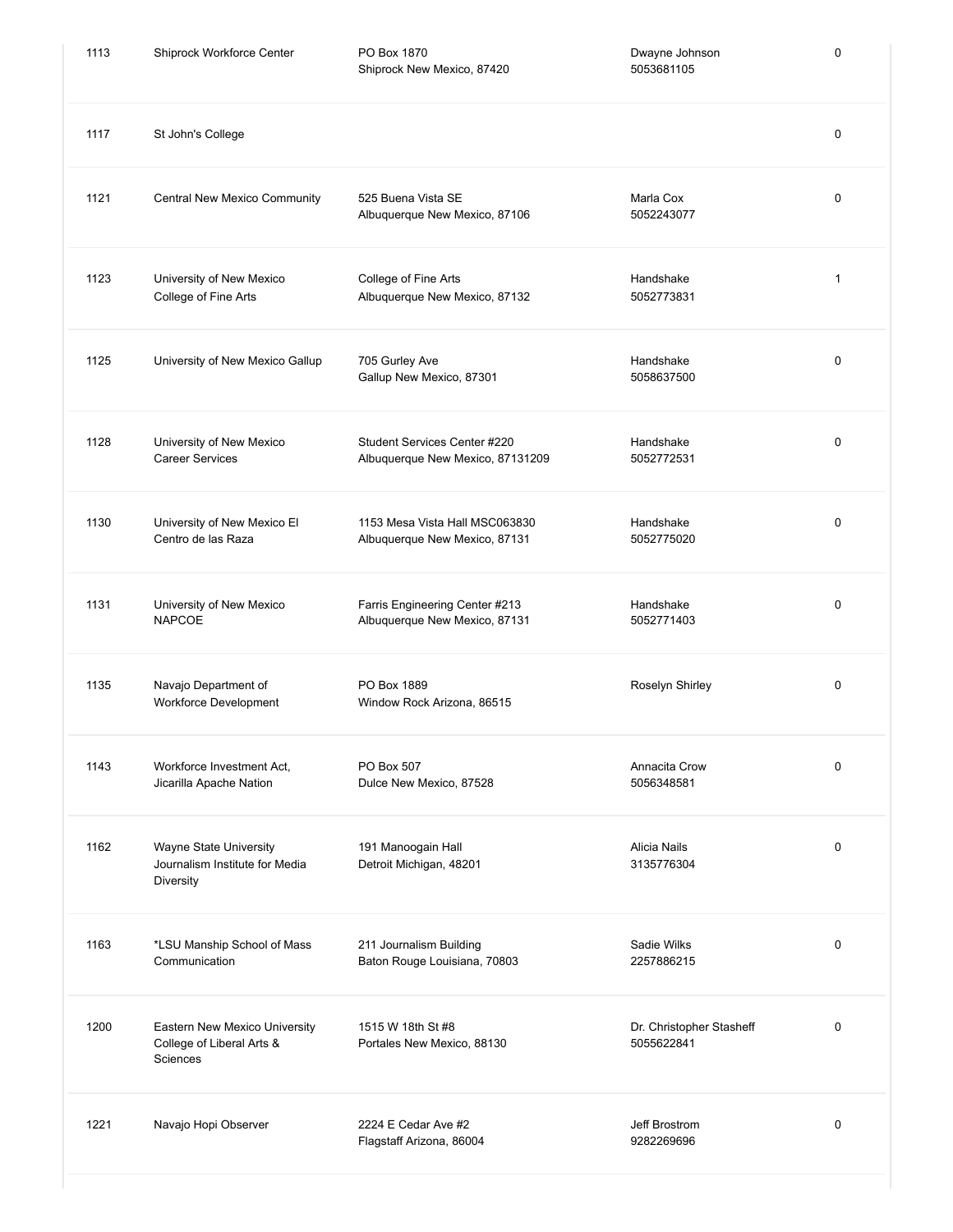| 1229 | Eastern New Mexico University<br>Career Svcs2                           | 1500 S Avek, ENMU Station #34, SAS 232<br>Portales New Mexico, 88130     | Susan Larsen<br>5755622211        | 0            |
|------|-------------------------------------------------------------------------|--------------------------------------------------------------------------|-----------------------------------|--------------|
| 1269 | New Mexico State NAACP<br>Conference of Branches                        | 2603 Coventry Rd<br>Las Cruces New Mexico, 88011                         | Michael L. Davis<br>5055212644    | 0            |
| 1435 | Arizona State University                                                | 1151 S Forest Ave<br>Tempe Arizona, 85281                                | Handshake<br>4809652100           | 1            |
| 1447 | University of Missouri                                                  | 230 Jesse Hall<br>Columbia Missouri, 65211                               | Handshake<br>5738821957           | 0            |
| 1450 | Indeed.com                                                              | Austin Texas,                                                            |                                   | 16           |
| 1457 | LinkedIn                                                                | 2029 Stierlin Ct<br>Mountain View California, 94043                      |                                   | 8            |
| 1460 | Media Match                                                             | 8112 1/2 W 3rd St<br>Los Angeles California, 90048                       | Tammy Romaniuk<br>3232845589      | 0            |
| 1461 | University of New Mexico<br>Department of Communication<br>& Journalism | MSC 03 2240, 1 University of New Mexico<br>Albuquerque New Mexico, 87112 | Hazel Mendoza Jayme<br>5052772078 | $\mathbf{2}$ |
| 1462 | NM Highlands Career Service                                             | Box 9000 Felix Martinez #230<br>Las Vegas New Mexico, 87701              | Director Garcia<br>5054543251     | 0            |
| 1463 | <b>Broadcast Engineering</b>                                            | 9800 Metcalf<br>Overland Park Kansas, 66212                              | Jennifer Shafer<br>9139671732     | 0            |
| 2092 | Society of Professional<br>Journalists                                  | 4 Broadcast Pl<br>Albuquerque New Mexico, 87104                          | John Roby<br>5054006819           | 0            |
| 2107 | <b>MediaTalent</b>                                                      | 2515 Sparrow Crest Dr<br>Katy Texas, 77494                               | <b>Rick Iler</b><br>9132170685    | 0            |
| 2226 | Employee Referrral                                                      |                                                                          |                                   | 16           |
| 3000 | <b>HBI Career Site</b>                                                  |                                                                          |                                   | 6            |
| 3014 | *NLGJA: The Association of<br><b>LGBTQ Journalists</b>                  | 2120 L Street NW<br>Washington Dist. Columbia, 20037                     | <b>Elliot Ayres</b><br>2025889888 | 0            |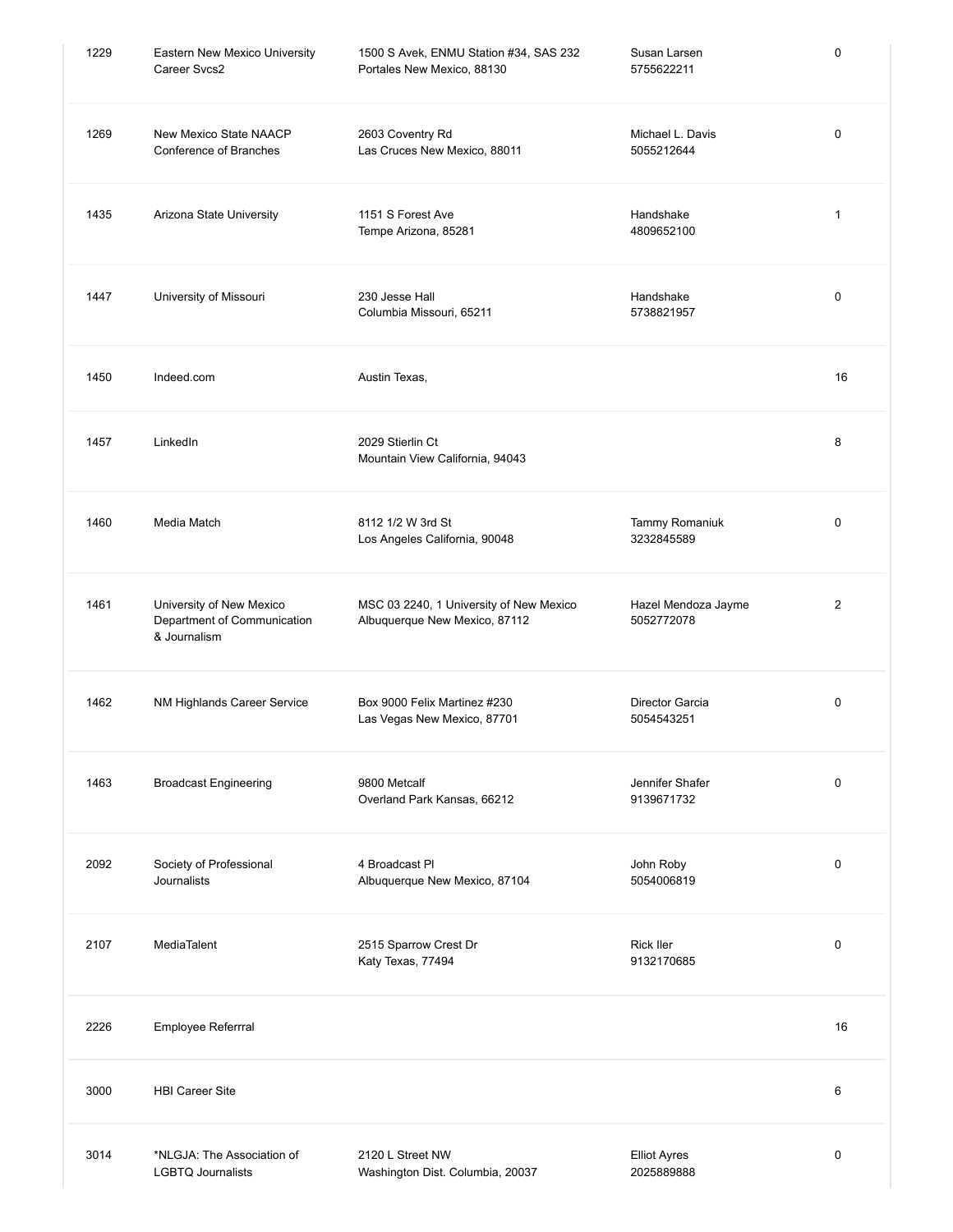| 3076 | *Colorado Media School      | 404 S Upham Street<br>Lakewood Colorado, 80226                              | Debbie Byrd<br>3034794908 | $\mathbf 0$ |
|------|-----------------------------|-----------------------------------------------------------------------------|---------------------------|-------------|
| 3111 | Army PaYS                   | TRADOC G3/5/7, Accessions Directorate<br>Fort Eustis (JBLE) Virginia, 23604 | <b>Samuel Armstrong</b>   | 0           |
| 5000 | Internal                    |                                                                             |                           | 20          |
| 9000 | <b>Exigent Circumstance</b> | 3415 University Avenue<br>St. Paul Minnesota, 55114                         |                           | 0           |
|      |                             |                                                                             |                           |             |

## **Outreach Activities**

| Name of Event/ Initiative<br>2021 NMSU Career Expo Virtual<br>Career Fair | <b>Contact Person</b><br>Nova Pena.<br>employer@nmsu.com | Date<br>09/14/2021-<br>09/15/2021 | <b>Description of Initiative</b><br>New Mexico State University (NMSU) hosted<br>a 2-day Virtual Career Expo where NMSU<br>students and alumni could attend group<br>sessions or individual 1:1 meetings hosted by<br>hiring managers from KOB TV to learn about<br>career opportunities. KOB's group sessions<br>covered working in the broadcast industry in<br>general as well as what it's like to work in<br>News, Creative Services, Production, Sales<br>and Traffic departments.                                                                                                                                                                                                                   |
|---------------------------------------------------------------------------|----------------------------------------------------------|-----------------------------------|------------------------------------------------------------------------------------------------------------------------------------------------------------------------------------------------------------------------------------------------------------------------------------------------------------------------------------------------------------------------------------------------------------------------------------------------------------------------------------------------------------------------------------------------------------------------------------------------------------------------------------------------------------------------------------------------------------|
| 2022 UNM Virtual Career Expo                                              | Keith Hitz, Employer Outreach<br>Manager                 | 02/10/2022-<br>02/10/2022         | Hiring managers from KOB participated in the<br>UNM Virtual Career Fair hosted through<br>Handshake. Hiring managers hosted group<br>sessions to discuss various departments and<br>jobs as well as individual 1:1 sessions with<br>UNM students and alumni.                                                                                                                                                                                                                                                                                                                                                                                                                                               |
| <b>Class Journalism Demonstration</b>                                     | James Lawrence                                           | 05/13/2022-<br>05/13/2022         | A KOB Anchor/Reporter and the Chief<br>Photographer worked with a class of 7th<br>graders at Albuquerque Academy to produce<br>a news package about what 7th graders were<br>planning to do on their summer vacation. The<br>purpose of this experiential demonstration<br>was to take the students through the entire<br>process of writing, shooting, and editing a<br>news story. Within the period of an hour, they<br>had the students do interviews, shoot b-roll,<br>write a script, voice a track and standup, then<br>they edited it all into a package. This helped<br>them understand more about the different<br>careers and positions needed for a complete<br>story package in broadcast TV. |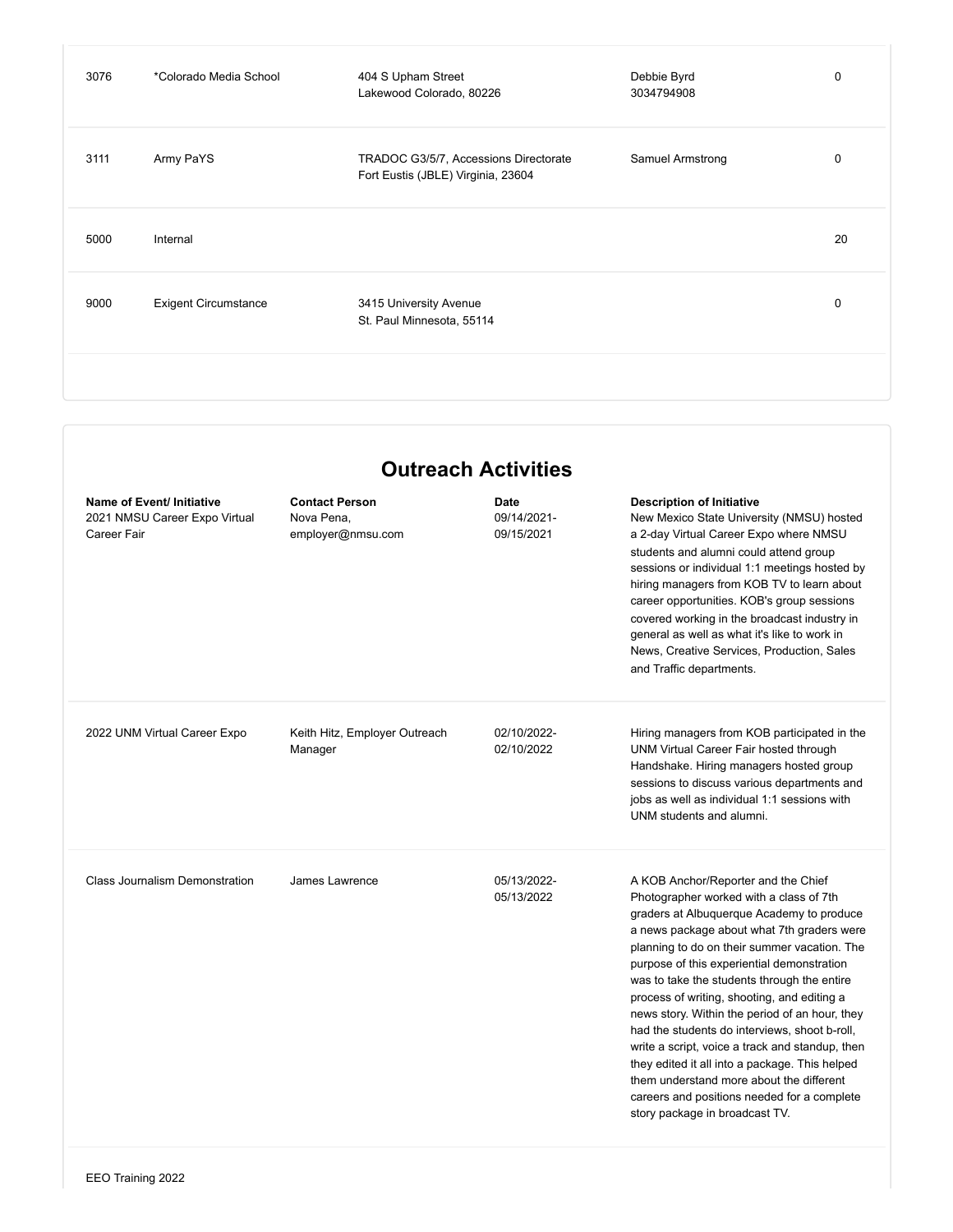| Michelle Ott, Director of Human<br>Resources                     | 03/08/2022-<br>03/08/2022                              | Managers and supervisors of KOB received<br>training on the FCC's rules regarding equal<br>employment opportunities. They also<br>reviewed employment and non-discrimination<br>laws and Hubbard's policy and program to<br>ensure equal employment opportunities in the<br>workplace. |                                                                                                                                                                                                                                                                                                                                                                                                                                                                                                                                                                                                                                                              |
|------------------------------------------------------------------|--------------------------------------------------------|----------------------------------------------------------------------------------------------------------------------------------------------------------------------------------------------------------------------------------------------------------------------------------------|--------------------------------------------------------------------------------------------------------------------------------------------------------------------------------------------------------------------------------------------------------------------------------------------------------------------------------------------------------------------------------------------------------------------------------------------------------------------------------------------------------------------------------------------------------------------------------------------------------------------------------------------------------------|
| Journalism Class Visit                                           | <b>Christopher Kelly</b>                               | 04/25/2022-<br>04/25/2022                                                                                                                                                                                                                                                              | A KOB Reporter spoke with two 7th grade<br>journalism classes about her career in<br>journalism, what she studied in college,<br>internships, and how she started at KOB 4.<br>She discussed what a broadcast package<br>script looks like and the students had an<br>opportunity to ask questions about working in<br>TV news.                                                                                                                                                                                                                                                                                                                              |
| NAB Job Fair                                                     | <b>Michael Hammond</b>                                 | 04/26/2022-<br>04/26/2022                                                                                                                                                                                                                                                              | The National Association of Broadcasters<br>hosted a job fair at their annual conference<br>where candidates could connect with various<br>broadcast organizations and discuss careers<br>in broadcast. The VP/GM of KOB participated<br>in the event.                                                                                                                                                                                                                                                                                                                                                                                                       |
| NMBA 2021 Virtual Conference<br>and Member Education<br>Sessions | Suzan Strong, NMBA                                     | 09/24/2021-<br>09/24/2021                                                                                                                                                                                                                                                              | KOB employees attended NMBA educational<br>sessions related to their field or the job they<br>have with the station. Educational sessions<br>for professionals in media included: A Word<br>from Washington, So You Think You Know<br>DigitalReally?, 10 Revenue-Generating<br>concepts Every Programmer Will Love, You<br>CAN Sell in the Time of COVID-19, and<br>Creative Solutions for Ad-Copy Mastery.                                                                                                                                                                                                                                                  |
| NMBA Virtual Job Fairs                                           | Suzan Strong, NMBA                                     | 06/02/2021-<br>06/01/2022                                                                                                                                                                                                                                                              | KOB, KOBR, and KOBF regularly participate<br>in NMBA Virtual Job Fairs. During the<br>reporting period, the stations attended 4 of<br>the 4 available job fairs. Open positions were<br>posted for each job fair and attendees had an<br>opportunity to apply. Attendees were able to<br>make contact with a hiring official at the<br>station. Types of positions posted were:<br>Director/Technical Director, Anchor, Chief<br>Photographer, Floor Crew, Investigative<br>Reporter, Bureau Reporter, General Reporter,<br>Account Executive. Dates of the events were<br>August 16-20, 2021; November 8-12, 2021;<br>February 14-18, 2022; May 9-13, 2022. |
| <b>NMBF Scholarship Awards</b>                                   | Charlie Blanco                                         | 06/01/2021-<br>07/31/2021                                                                                                                                                                                                                                                              | With funds provided by the NMBA and NMBF,<br>KOBF and KOBR created qualifications, an<br>application process, and awarded<br>scholarships to four New Mexico high school<br>students.                                                                                                                                                                                                                                                                                                                                                                                                                                                                        |
| NMHU Fall 2021 Virtual Career<br>Fair                            | Reynaldo Maestas, NMHU Dir.<br>Center for Professional | 10/20/2021-<br>10/20/2021                                                                                                                                                                                                                                                              | KOB hiring managers participated in New<br>Mexico Highland University's Virtual Career                                                                                                                                                                                                                                                                                                                                                                                                                                                                                                                                                                       |